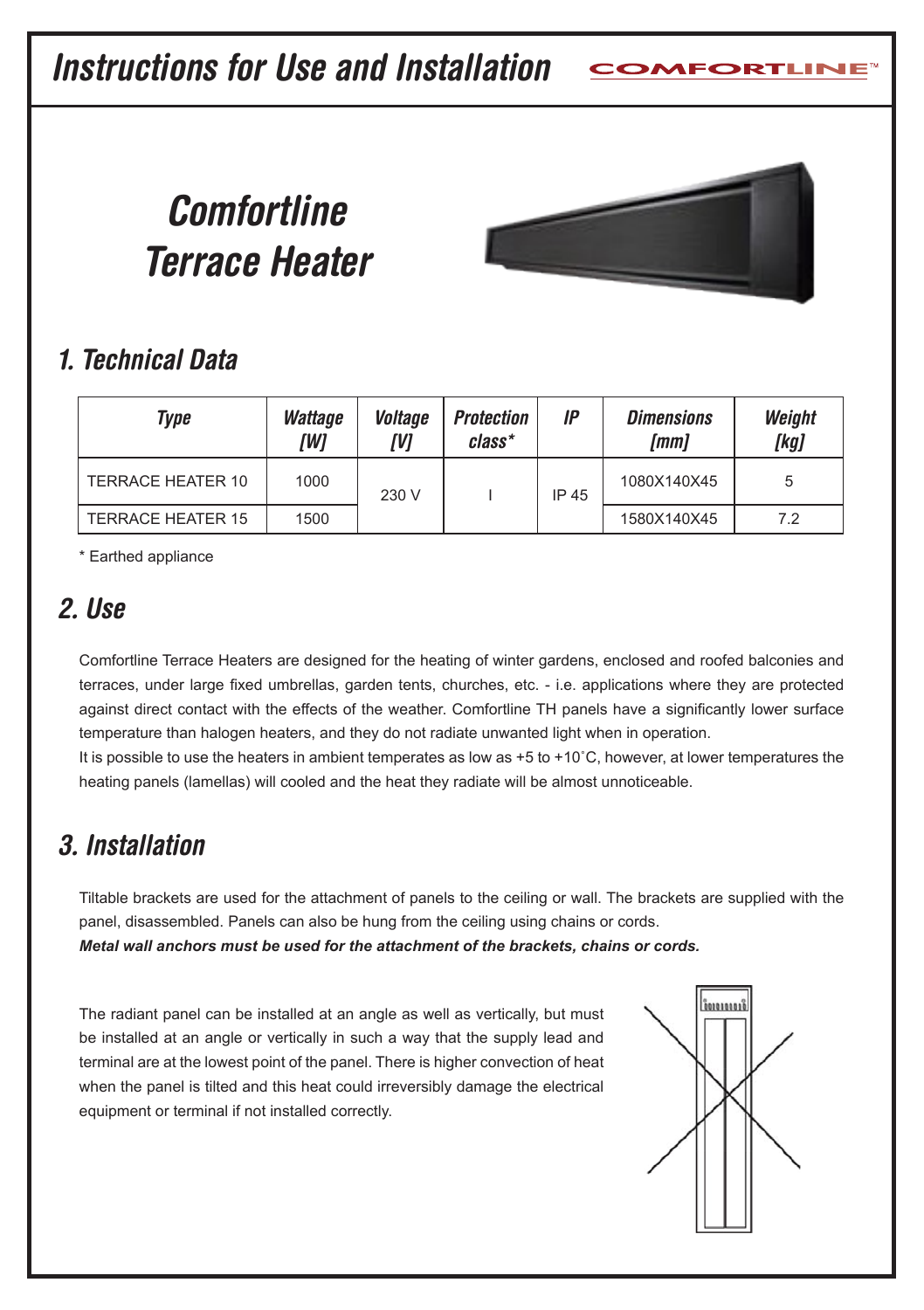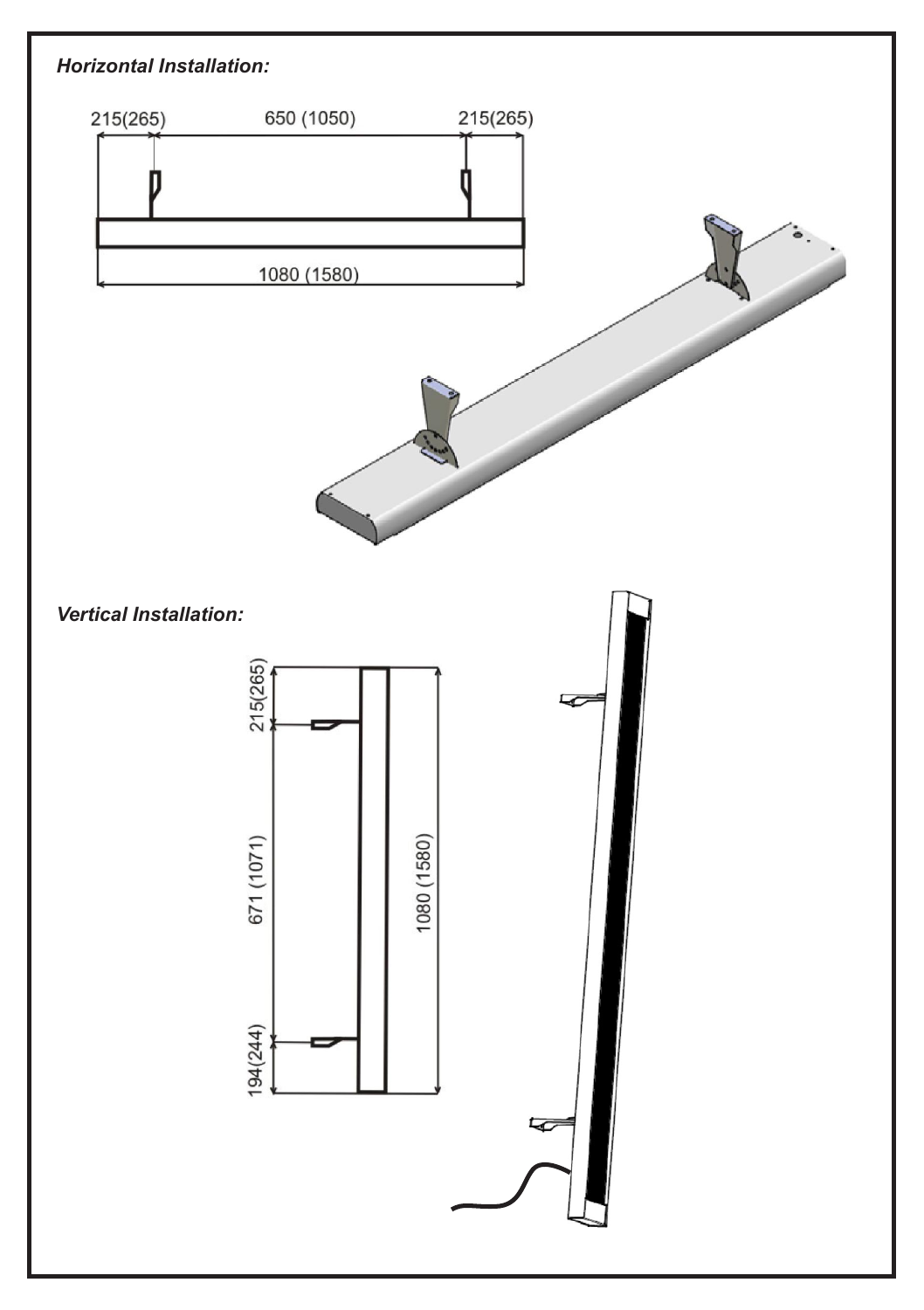#### *Clearance distances*



*\* 300mm spacing is the minimum height from a ceiling if it is important to avoid staining of the ceiling from particles and dusts.*

#### *Clearance distances from flammable objects:*

Minimum 1000 mm from the radiant surface

• the panel must not be placed directly under electric socket cable or outlets, or other heat sensitive equipment

### **4. Connection of the panel**

The panel is fitted with a 2m long connection lead with a plug. The flexible lead can be connected directly to a junction box by cutting off the plug. This will not affect the warranty. The heating and switching off/on of the panels can be controlled via switches and remote controls which switch contactors located in a switch board. Electrical installations must be installed by a licensed Electrician to AS/NZS 3000 Wiring Rules.

#### **5. Maintenance**

Maintenance is limited to cleaning the heater body by dusting it or wiping it with water and a soft cloth. The radiant surface must not be cleaned. Dust deposits and dampness on the surface of the product lead to the corrosion of components. Remove the dust and dirt, which adsorbs dampness, at least once a year (at least once a month in environments with higher humidity, mineral substances in the atmosphere or excessive dust). Comfortline panels should be inspected annually to ensure general maintenance and safety requirements. With regular use and prolonged exposure to the elements and corrosive environments, changes to the appearance and aesthetics of the panels are to be expected.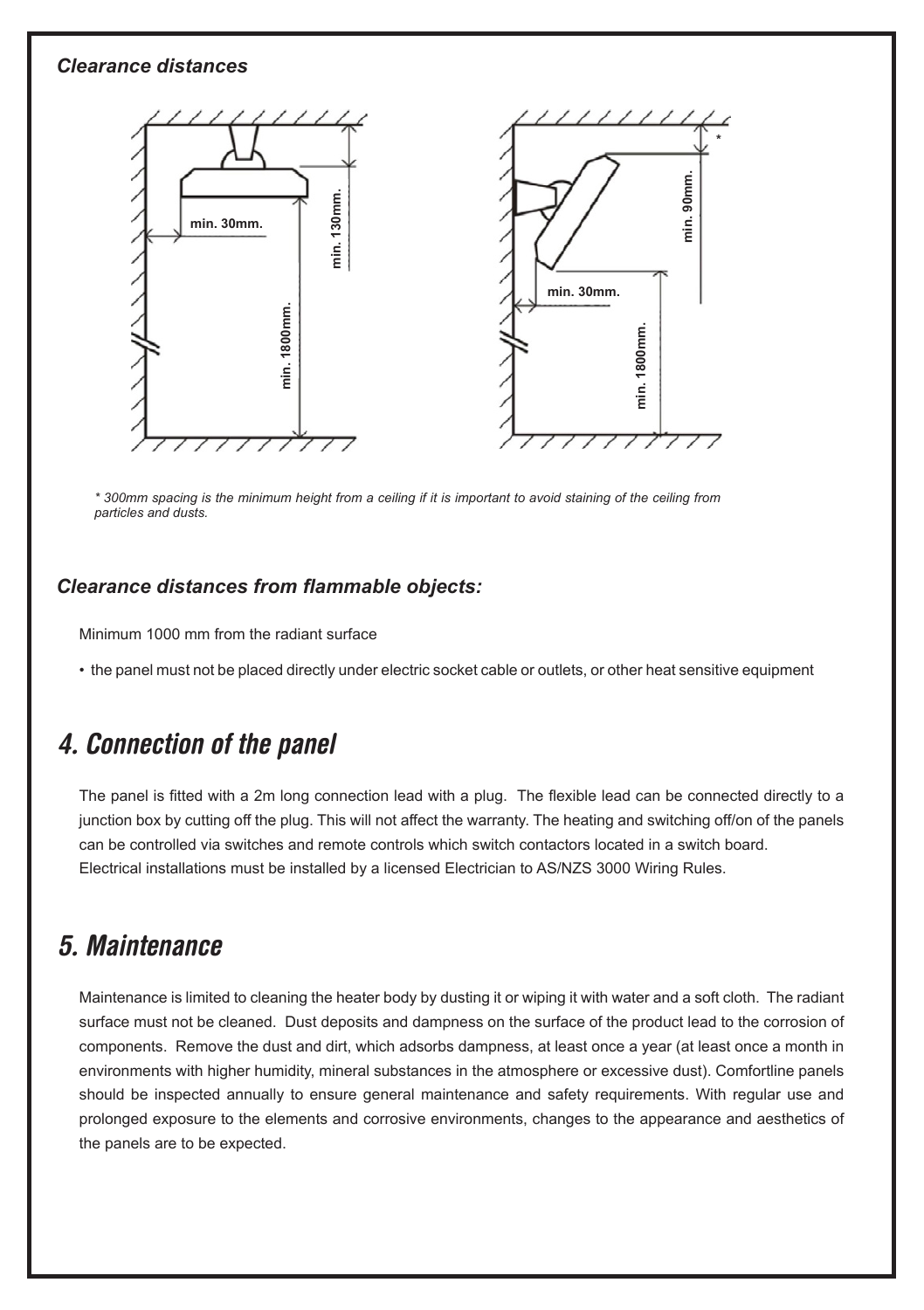### **5. Important Information**

When first turned on the heater may smoke and emit a burning smell for a period of up to 60 minutes.

Do not touch the heating panels because the skin oils can result in a permanent mark that cannot be removed. Clean textile gloves must be worn when handling the heaters.

The temperature of the air surrounding the heater must not exceed 30°C when operating.

The heater must not be used by children 8 years and under. Instruction ensuring an understand of the safe use of the heater is required before any other children or impaired persons may need to operate the heater.

#### **Important Safety Instructions - WARNING**

**Do not cover the panel under any circumstances. Any material covering the panel may cause fire!**

**Some parts of this product may be become very hot and cause burns. Special attention must be paid when children or handicapped people are present.**

### **6. Warranty conditions**

24 months from the date of sale. The warranty does not apply to faults caused by transportation or inexpert installation. Up-to-date and warranty conditions can be found in www.devexsytems.com.au

Date of Sale ............................................................................................

Production number ..................................................................................

Seller:



**New South Wales:** 5/83 Bassett Street, Mona Vale NSW 2103 PO Box 707 Mona Vale NSW 1660 **T** 1800 636 091 / **F** 02 9997 7852 **E** info@devexsystems.com.au

Tasmania Office: 12 Fleet Street Moonah TAS 7009 **T** 1800 636 091 \ **F** 03 6273 9120 **E** tas@devexsystems.com.au

Victoria Office: PO Box 24 Officer VIC 3809 **T** 1800 636 091 \ **F** 03 5986 7399 **E** vic@devexsystems.com.au